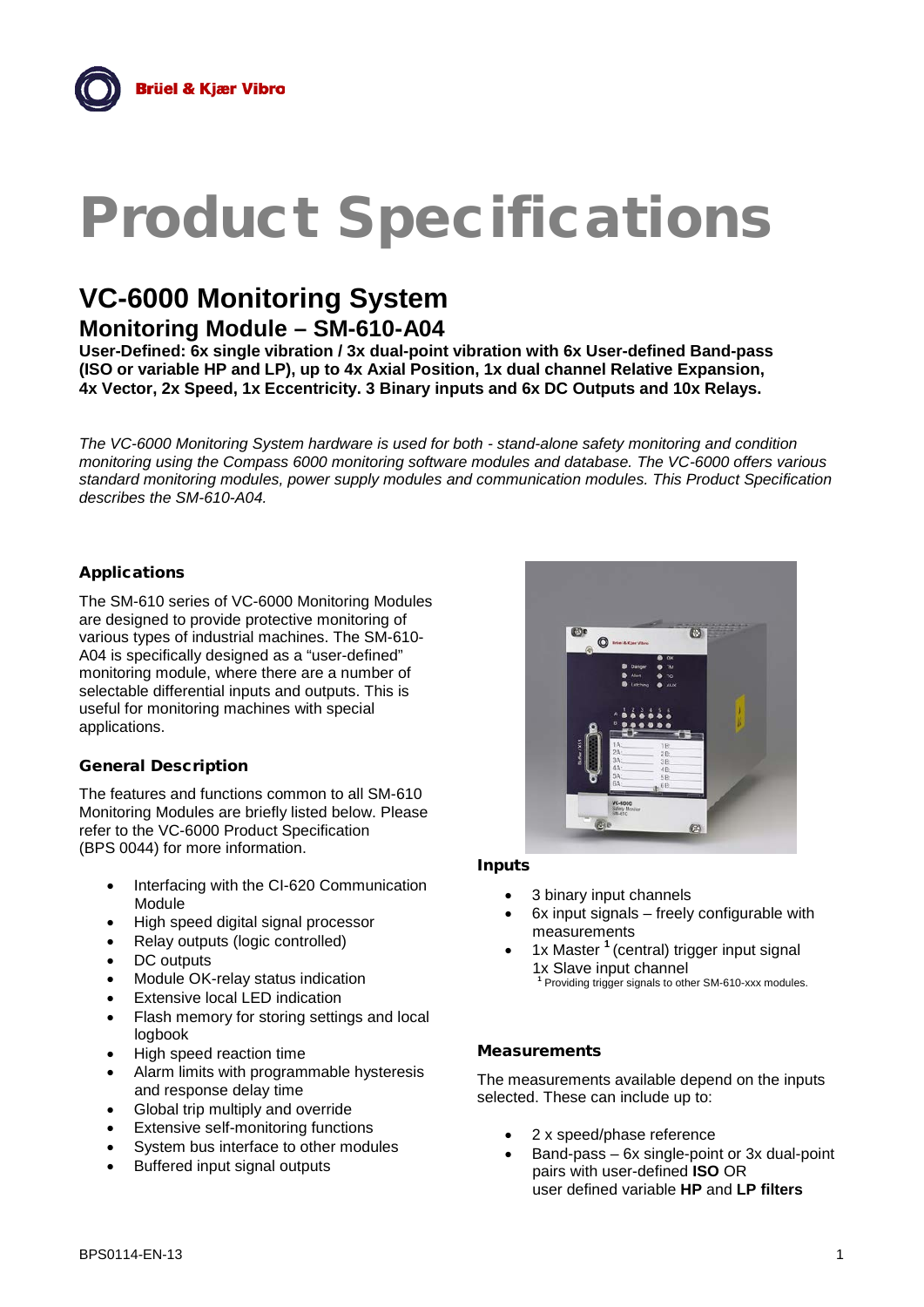- 4 x vector ( 2 x selectable 1n, 2n , Xn and Yn magnitude and phase, residual value (all vibration components except harmonics) or overall RMS) – 2 of each for DC-Out or Limits
- 4 x axial position
- 1x dual channel relative expansion, can be configured as 2 independent axial position measurements
- 1x shaft eccentricity

# *Note:*

*It is possible to assign more than one measurement per input channel!*

- *Allowed filter combinations:*
- *ISO plus variable Band-pass*
- *Variable Band-pass plus variable Band-pass*

*It is NOT possible to combine two ISO filters!*

# **Outputs**

- 6 x analogue DC outputs selectable for any AC/DC measurement
- 10 x relays (any combination of Alert and Danger). Selectable for any AC/DC measurement alarm limits. Relay logic operators AND, OR, NOT, and ( ) can be used in a user-defined voting logic with any combination of measurement alarm limits.

# Input Channel Configuration Combinations

| <b>Channel Types</b> |                                                   |                                                      |                                                   |                                      |                     |                                |                                |
|----------------------|---------------------------------------------------|------------------------------------------------------|---------------------------------------------------|--------------------------------------|---------------------|--------------------------------|--------------------------------|
| No.                  | Case / Shaft Vibr.<br>var. Band-pass <sup>1</sup> | Case / Shaft<br>Vibr. ISO-Band-<br>pass <sup>1</sup> | Axial Pos./<br><b>Relative</b><br>Expansion $4,7$ | Speed /<br>Phase<br>reference. $2,3$ | <b>Eccentricity</b> | <b>Vector</b><br>$(RDA)^{5,6}$ | <b>Binary</b><br><b>Inputs</b> |
| $\mathbf{1}$         | $\boldsymbol{6}$                                  | $\overline{0}$                                       | $\overline{2}$                                    | $\mathbf 0$                          | $\mathbf{0}$        | $\mathbf{0}$                   | 3                              |
| $\overline{2}$       | $5\overline{)}$                                   | $\overline{1}$                                       | $\overline{3}$                                    | $\mathbf{0}$                         | $\overline{0}$      | $\overline{0}$                 | 3                              |
| 3                    | $5\overline{)}$                                   | $\mathbf{1}$                                         | $\overline{2}$                                    | $\mathbf{1}$                         | $\overline{0}$      | $\overline{0}$                 | 3                              |
| $\overline{4}$       | $5\overline{)}$                                   | $\mathbf{1}$                                         | $\overline{2}$                                    | $\pmb{0}$                            | $\mathbf{1}$        | $\mathbf{0}$                   | $\mathbf{3}$                   |
| $\sqrt{5}$           | $5\phantom{.0}$                                   | $\mathbf{1}$                                         | $\mathbf{0}$                                      | $\mathbf{1}$                         | $\mathbf{1}$        | $\mathbf{0}$                   | $\mathbf{3}$                   |
| $6\phantom{1}$       | $\overline{5}$                                    | $\pmb{0}$                                            | $\mathbf{1}$                                      | $\mathbf{1}$                         | $\mathbf{1}$        | $\mathbf{0}$                   | $\mathbf{3}$                   |
| $\overline{7}$       | $\overline{4}$                                    | $\overline{2}$                                       | 3                                                 | $\mathbf{0}$                         | $\mathbf{0}$        | $\pmb{0}$                      | $\mathbf{3}$                   |
| 8                    | $\overline{4}$                                    | $\overline{2}$                                       | $\overline{2}$                                    | $\mathbf{1}$                         | $\pmb{0}$           | $\mathbf{1}$                   | 3                              |
| 9                    | $\overline{4}$                                    | $\overline{2}$                                       | $\overline{2}$                                    | $\overline{0}$                       | $\overline{1}$      | $\overline{0}$                 | 3                              |
| 10                   | $\overline{4}$                                    | $\overline{2}$                                       | $\mathbf{1}$                                      | $\overline{2}$                       | $\pmb{0}$           | $\pmb{0}$                      | $\mathbf{3}$                   |
| 11                   | $\overline{4}$                                    | $\overline{2}$                                       | $\mathbf{1}$                                      | $\mathbf{1}$                         | $\mathbf{1}$        | $\pmb{0}$                      | $\mathbf{3}$                   |
| 12                   | $\overline{\mathbf{4}}$                           | $\overline{2}$                                       | $\pmb{0}$                                         | $\overline{c}$                       | $\mathbf{1}$        | $\pmb{0}$                      | $\mathbf{3}$                   |
| 13                   | $\overline{4}$                                    | $\overline{2}$                                       | $\mathbf{0}$                                      | $\mathbf{1}$                         | $\mathbf{1}$        | $\mathbf{1}$                   | $\mathsf 3$                    |
| 14                   | $\overline{4}$                                    | $\overline{2}$                                       | $\pmb{0}$                                         | $\mathbf{1}$                         | $\pmb{0}$           | $\overline{2}$                 | $\mathbf{3}$                   |
| 15                   | $\overline{4}$                                    | $\overline{1}$                                       | 2                                                 | $\mathbf{1}$                         | $\overline{0}$      | $\overline{2}$                 | 3                              |
| 16                   | $\overline{4}$                                    | $\overline{1}$                                       | $\mathbf{1}$                                      | $\mathbf{1}$                         | $\overline{1}$      | $\mathbf{1}$                   | 3                              |
| 17                   | $\overline{4}$                                    | $\pmb{0}$                                            | $\overline{4}$                                    | $\pmb{0}$                            | $\pmb{0}$           | $\mathbf{0}$                   | $\mathbf{3}$                   |
| 18                   | $\overline{4}$                                    | $\pmb{0}$                                            | 3                                                 | $\mathbf{1}$                         | $\pmb{0}$           | $\overline{c}$                 | $\mathbf{3}$                   |
| 19                   | $\overline{4}$                                    | $\mathbf{0}$                                         | 3                                                 | $\mathbf{0}$                         | $\mathbf{1}$        | $\mathbf{0}$                   | 3                              |
| 20                   | $\overline{4}$                                    | $\mathbf{0}$                                         | $\overline{2}$                                    | $\overline{2}$                       | $\mathbf{0}$        | $\mathbf{1}$                   | $\mathbf{3}$                   |
| 21                   | $\overline{4}$                                    | $\mathbf 0$                                          | $\overline{2}$                                    | $\mathbf{1}$                         | $\overline{1}$      | $\overline{c}$                 | $\mathbf{3}$                   |
| 22                   | $\overline{4}$                                    | $\mathbf 0$                                          | $\overline{2}$                                    | $\mathbf{1}$                         | $\mathbf 0$         | 3                              | $\mathbf{3}$                   |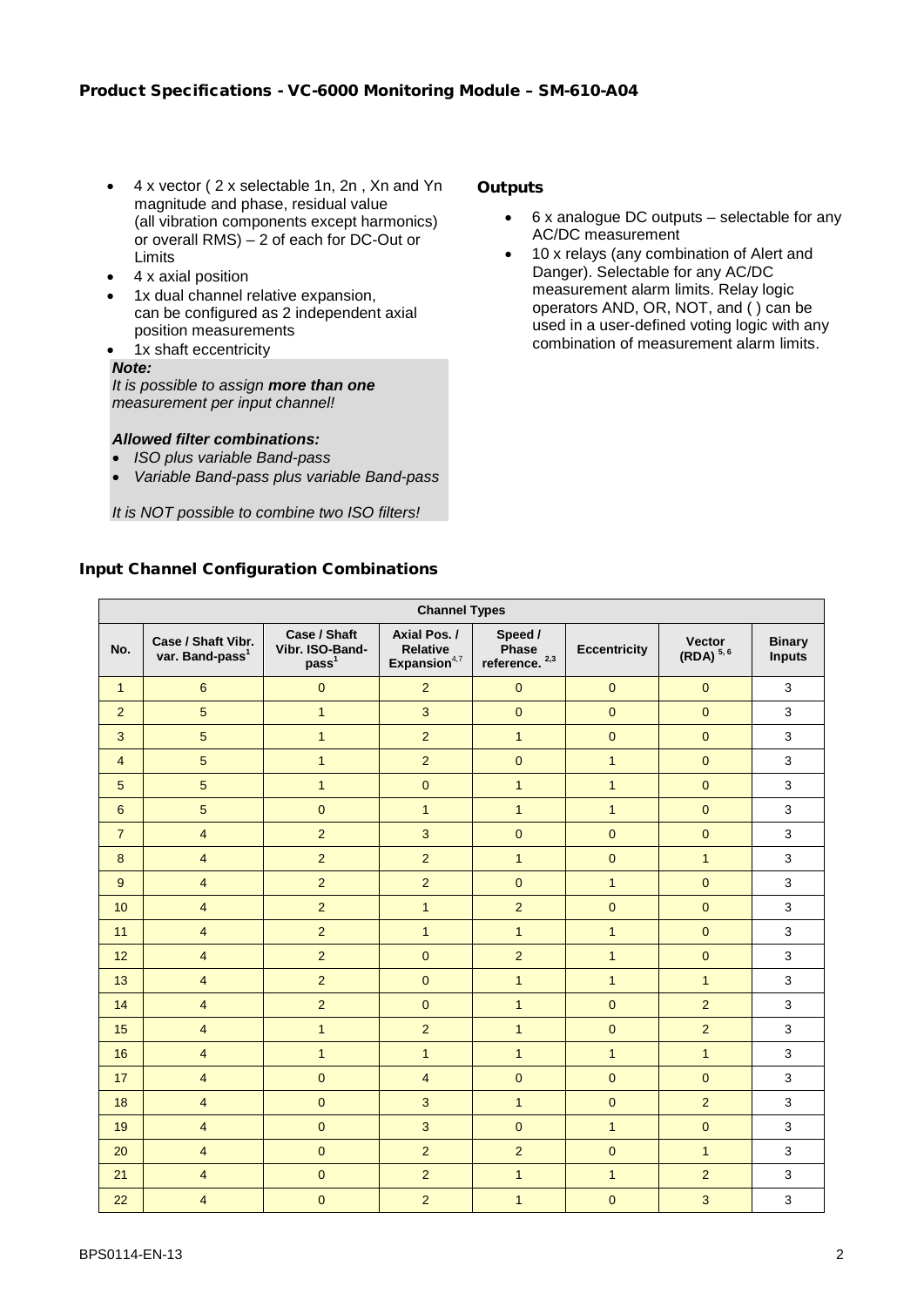| <b>Channel Types</b> |                                                   |                                                      |                                            |                                      |                     |                                |                                |
|----------------------|---------------------------------------------------|------------------------------------------------------|--------------------------------------------|--------------------------------------|---------------------|--------------------------------|--------------------------------|
| No.                  | Case / Shaft Vibr.<br>var. Band-pass <sup>1</sup> | Case / Shaft<br>Vibr. ISO-Band-<br>pass <sup>1</sup> | Axial Pos./<br>Relative<br>Expansion $4,7$ | Speed /<br>Phase<br>reference. $2,3$ | <b>Eccentricity</b> | Vector<br>(RDA) <sup>5,6</sup> | <b>Binary</b><br><b>Inputs</b> |
| 23                   | $\overline{4}$                                    | $\pmb{0}$                                            | $\mathbf{1}$                               | $\overline{2}$                       | $\mathbf{1}$        | $\pmb{0}$                      | 3                              |
| 24                   | 3                                                 | $\overline{3}$                                       | $\overline{3}$                             | $\mathbf 0$                          | $\pmb{0}$           | $\pmb{0}$                      | $\mathbf{3}$                   |
| 25                   | $\mathbf{3}$                                      | $\mathbf{3}$                                         | $\overline{2}$                             | $\mathbf{1}$                         | $\pmb{0}$           | $\sqrt{3}$                     | 3                              |
| 26                   | $\overline{3}$                                    | 3                                                    | $\overline{2}$                             | $\mathbf{0}$                         | 1                   | $\mathbf{0}$                   | $\mathbf{3}$                   |
| 27                   | 3                                                 | $\mathbf{3}$                                         | $\mathbf{1}$                               | $\overline{c}$                       | $\pmb{0}$           | $\overline{2}$                 | $\mathbf{3}$                   |
| 28                   | 3                                                 | $\mathbf{3}$                                         | $\mathbf{1}$                               | $\mathbf{1}$                         | $\mathbf{1}$        | $\mathbf{3}$                   | 3                              |
| 29                   | 3                                                 | $\mathbf{3}$                                         | $\mathbf{1}$                               | $\mathbf{1}$                         | $\pmb{0}$           | $\overline{\mathbf{4}}$        | $\sqrt{3}$                     |
| 30                   | 3                                                 | $\mathbf{3}$                                         | $\mathbf 0$                                | $\overline{2}$                       | 1                   | $\mathbf{1}$                   | 3                              |
| 31                   | $\mathbf{3}$                                      | $\overline{2}$                                       | $\mathbf{1}$                               | $\overline{2}$                       | $\pmb{0}$           | $\sqrt{3}$                     | 3                              |
| 32                   | 3                                                 | $\overline{2}$                                       | $\pmb{0}$                                  | $\overline{2}$                       | $\overline{1}$      | $\overline{2}$                 | $\mathbf{3}$                   |
| 33                   | 3                                                 | $\overline{2}$                                       | $\pmb{0}$                                  | $\overline{1}$                       | $\mathbf{1}$        | $\overline{4}$                 | $\mathbf{3}$                   |
| 34                   | 3                                                 | $\mathbf{1}$                                         | $\overline{4}$                             | $\mathbf{0}$                         | $\pmb{0}$           | $\mathbf 0$                    | 3                              |
| 35                   | $\mathbf{3}$                                      | $\mathbf{1}$                                         | 3                                          | $\mathbf{1}$                         | $\mathbf{0}$        | $\overline{2}$                 | $\sqrt{3}$                     |
| 36                   | 3                                                 | $\mathbf{1}$                                         | 3                                          | $\mathbf 0$                          | $\mathbf{1}$        | $\pmb{0}$                      | $\sqrt{3}$                     |
| 37                   | 3                                                 | $\mathbf{1}$                                         | $\overline{2}$                             | $\overline{2}$                       | $\pmb{0}$           | $\overline{2}$                 | $\sqrt{3}$                     |
| 38                   | $\mathbf{3}$                                      | $\mathbf{1}$                                         | $\overline{2}$                             | $\mathbf{1}$                         | $\mathbf{1}$        | $\overline{c}$                 | $\sqrt{3}$                     |
| 39                   | 3                                                 | $\mathbf{1}$                                         | $\mathbf{1}$                               | $\overline{2}$                       | $\mathbf{1}$        | $\overline{2}$                 | $\mathbf{3}$                   |
| 40                   | 3                                                 | $\mathbf{1}$                                         | $\pmb{0}$                                  | $\overline{2}$                       | $\mathbf{1}$        | $\mathbf{3}$                   | $\sqrt{3}$                     |
| 41                   | 3                                                 | $\mathbf{1}$                                         | $\mathbf 0$                                | $\overline{2}$                       | $\overline{0}$      | $\overline{\mathbf{4}}$        | $\mathbf{3}$                   |
| 42                   | $\overline{2}$                                    | $\overline{\mathbf{4}}$                              | $\overline{2}$                             | $\pmb{0}$                            | $\mathbf{0}$        | $\pmb{0}$                      | $\mathbf{3}$                   |
| 43                   | $\overline{2}$                                    | $\overline{\mathbf{4}}$                              | $\mathbf{1}$                               | $\mathbf{1}$                         | $\pmb{0}$           | $\overline{4}$                 | $\mathbf{3}$                   |
| 44                   | $\overline{2}$                                    | $\overline{4}$                                       | $\mathbf{1}$                               | $\mathbf{0}$                         | $\mathbf{1}$        | $\mathbf 0$                    | $\mathbf{3}$                   |
| 45                   | $\overline{2}$                                    | $\overline{4}$                                       | $\pmb{0}$                                  | $\overline{2}$                       | $\overline{0}$      | $\overline{\mathbf{4}}$        | $\mathbf{3}$                   |
| 46                   | $\overline{2}$                                    | $\overline{4}$                                       | $\pmb{0}$                                  | $\mathbf{1}$                         | $\mathbf{1}$        | $\overline{4}$                 | $\mathbf{3}$                   |
| 47                   | $\overline{2}$                                    | 3                                                    | $\mathbf{1}$                               | $\overline{2}$                       | $\overline{0}$      | $\mathbf{3}$                   | 3                              |
| 48                   | $\overline{c}$                                    | $\ensuremath{\mathsf{3}}$                            | $\pmb{0}$                                  | $\overline{\mathbf{c}}$              | $\mathbf{1}$        | $\mathsf 3$                    | 3                              |
| 49                   | $\overline{2}$                                    | $\overline{2}$                                       | $\overline{4}$                             | $\pmb{0}$                            | $\pmb{0}$           | $\pmb{0}$                      | $\mathbf{3}$                   |
| 50                   | $\overline{2}$                                    | $\overline{2}$                                       | $\overline{3}$                             | $\overline{1}$                       | $\pmb{0}$           | $\overline{2}$                 | $\mathbf{3}$                   |
| 51                   | $\overline{a}$                                    | $\overline{2}$                                       | 3 <sup>1</sup>                             | $\mathbf{0}$                         | $\mathbf{1}$        | $\pmb{0}$                      | $\mathbf{3}$                   |
| 52                   | $\overline{2}$                                    | $\overline{2}$                                       | $\overline{2}$                             | $\overline{2}$                       | $\pmb{0}$           | $\overline{2}$                 | $\mathbf{3}$                   |
| 53                   | $\overline{2}$                                    | $\overline{2}$                                       | $\overline{2}$                             | $\overline{1}$                       | $\mathbf{1}$        | $\overline{2}$                 | $\mathbf{3}$                   |
| 54                   | $\overline{2}$                                    | $\overline{2}$                                       | $\mathbf{1}$                               | $\overline{2}$                       | $\overline{1}$      | $\overline{2}$                 | $\mathbf{3}$                   |
| 55                   | $\overline{2}$                                    | $\mathbf 0$                                          | $5\overline{)}$                            | $\pmb{0}$                            | $\pmb{0}$           | $\pmb{0}$                      | $\mathbf{3}$                   |
| 56                   | $\overline{2}$                                    | $\pmb{0}$                                            | $\overline{4}$                             | $\overline{1}$                       | $\pmb{0}$           | $\overline{1}$                 | $\mathbf{3}$                   |
| 57                   | $\overline{2}$                                    | $\mathbf 0$                                          | $\overline{4}$                             | $\pmb{0}$                            | $\mathbf{1}$        | $\pmb{0}$                      | $\mathbf{3}$                   |
| 58                   | $\overline{2}$                                    | $\pmb{0}$                                            | $\overline{3}$                             | $\overline{2}$                       | $\pmb{0}$           | $\overline{1}$                 | $\mathsf 3$                    |
| 59                   | $\overline{a}$                                    | $\pmb{0}$                                            | 3 <sup>1</sup>                             | $\mathbf{1}$                         | $\overline{1}$      | $\overline{1}$                 | $\mathbf{3}$                   |
| 60                   | $\overline{2}$                                    | $\pmb{0}$                                            | $\overline{2}$                             | $\overline{2}$                       | $\overline{1}$      | $\mathbf{1}$                   | $\mathbf{3}$                   |
| 61                   | $\mathbf{1}$                                      | $\overline{5}$                                       | $\mathbf{1}$                               | $\pmb{0}$                            | $\pmb{0}$           | $\pmb{0}$                      | $\mathbf{3}$                   |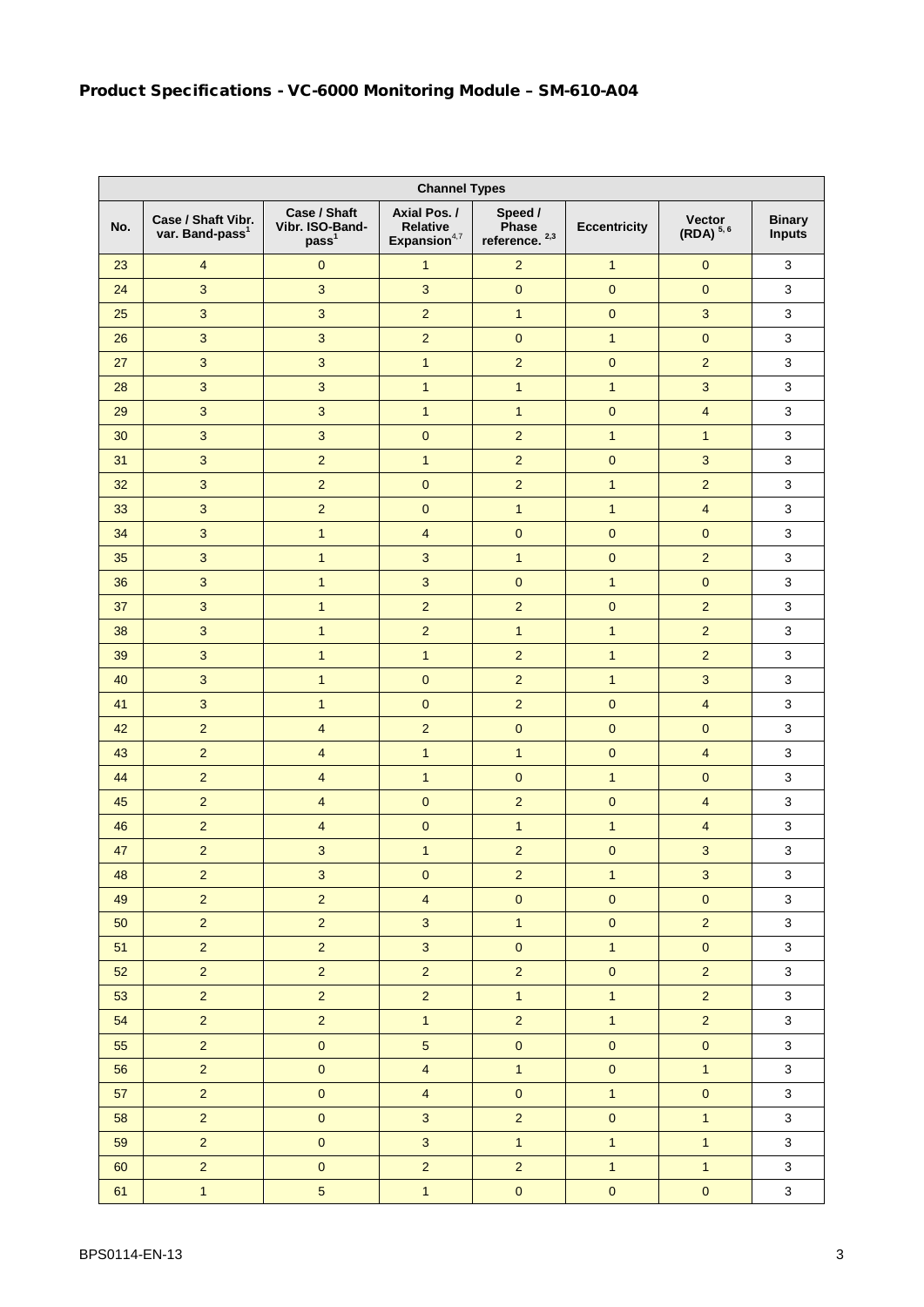|     | <b>Channel Types</b>                              |                                                      |                                                   |                                      |                     |                                |                                |
|-----|---------------------------------------------------|------------------------------------------------------|---------------------------------------------------|--------------------------------------|---------------------|--------------------------------|--------------------------------|
| No. | Case / Shaft Vibr.<br>var. Band-pass <sup>1</sup> | Case / Shaft<br>Vibr. ISO-Band-<br>pass <sup>1</sup> | Axial Pos./<br><b>Relative</b><br>Expansion $4,7$ | Speed /<br>Phase<br>reference. $2,3$ | <b>Eccentricity</b> | <b>Vector</b><br>$(RDA)^{5,6}$ | <b>Binary</b><br><b>Inputs</b> |
| 62  | $\mathbf{1}$                                      | 5                                                    | $\mathbf{0}$                                      | 1                                    | $\mathbf{0}$        | $\overline{4}$                 | 3                              |
| 63  | $\mathbf{1}$                                      | 5                                                    | $\Omega$                                          | $\Omega$                             | 1                   | $\Omega$                       | 3                              |
| 64  | $\mathbf 1$                                       | $\mathbf{1}$                                         | 5                                                 | $\Omega$                             | $\mathbf{0}$        | $\mathbf{0}$                   | 3                              |
| 65  | $\mathbf 1$                                       | $\mathbf{1}$                                         | $\overline{4}$                                    | $\mathbf{1}$                         | $\mathbf{0}$        | $\mathbf{1}$                   | 3                              |
| 66  | 1                                                 | $\mathbf{1}$                                         | $\overline{4}$                                    | $\mathbf{0}$                         | $\mathbf{1}$        | $\mathbf 0$                    | 3                              |
| 67  | 1                                                 | $\mathbf{1}$                                         | 3                                                 | $\overline{2}$                       | $\mathbf{0}$        | $\mathbf 1$                    | 3                              |
| 68  | 1                                                 | $\mathbf{1}$                                         | 3                                                 | $\mathbf{1}$                         | $\mathbf{1}$        | $\mathbf{1}$                   | 3                              |
| 69  | $\mathbf{1}$                                      | $\mathbf{1}$                                         | $\overline{2}$                                    | $\overline{2}$                       | $\mathbf{1}$        | $\mathbf{1}$                   | 3                              |
| 70  | $\mathbf{0}$                                      | 6                                                    | $\mathbf{0}$                                      | $\mathbf{0}$                         | $\mathbf{0}$        | $\mathbf 0$                    | 3                              |
| 71  | $\mathbf{0}$                                      | $\mathbf 0$                                          | 6                                                 | $\overline{0}$                       | $\mathbf{0}$        | $\mathbf{0}$                   | 3                              |
| 72  | $\overline{0}$                                    | $\overline{0}$                                       | 5                                                 | $\mathbf{1}$                         | $\overline{0}$      | $\mathbf{0}$                   | 3                              |
| 73  | $\overline{0}$                                    | $\overline{0}$                                       | 5                                                 | $\mathbf{0}$                         | $\mathbf{1}$        | $\mathbf{0}$                   | 3                              |
| 74  | $\overline{0}$                                    | $\overline{0}$                                       | $\overline{4}$                                    | $\overline{2}$                       | $\overline{0}$      | $\mathbf{0}$                   | 3                              |
| 75  | $\overline{0}$                                    | $\overline{0}$                                       | $\overline{4}$                                    | $\mathbf{1}$                         | $\mathbf{1}$        | $\mathbf{0}$                   | 3                              |
| 76  | $\mathbf{0}$                                      | $\overline{0}$                                       | 3                                                 | $\overline{2}$                       | $\mathbf{1}$        | $\overline{0}$                 | 3                              |

 $1$  A dual-point variable bandpass or ISO filter measurement can alternatively be set up as two single-point variable bandpass or ISO filter measurements, and vice versa. Any combination is possible as long as the total number of channels does not exceed the value given in the table.

<sup>2</sup> Speed measurements can be selected as being either locally from a tacho sensor attached to the module or designated as a slave trigger to a master from other modules or racks. A local speed measurement can act as a master trigger which can be distributed to up to all modules within the rack and 3 further racks for use as a phase reference.

 $3$  When a slave trigger has been selected, then the entire measurement selection is available for the 6 input channels.

<sup>4</sup> Relative expansion measurements can be performed in dual channel mode with or without measurement curve linearization. Alternatively the measurement channel pair may configured as two independent position measurements.

<sup>5</sup> Any 2 vector components per vibration signal input can be monitored to alarm limits, whereby the other vector values are subsequently available only for condition monitoring purposes.

 $6$ The measurements which are phase reference triggered can be performed using a local trigger sensor signal or derived from a master or slave trigger respectively.

 $7$ The number describes the sum of axial position and relative expansion measurements.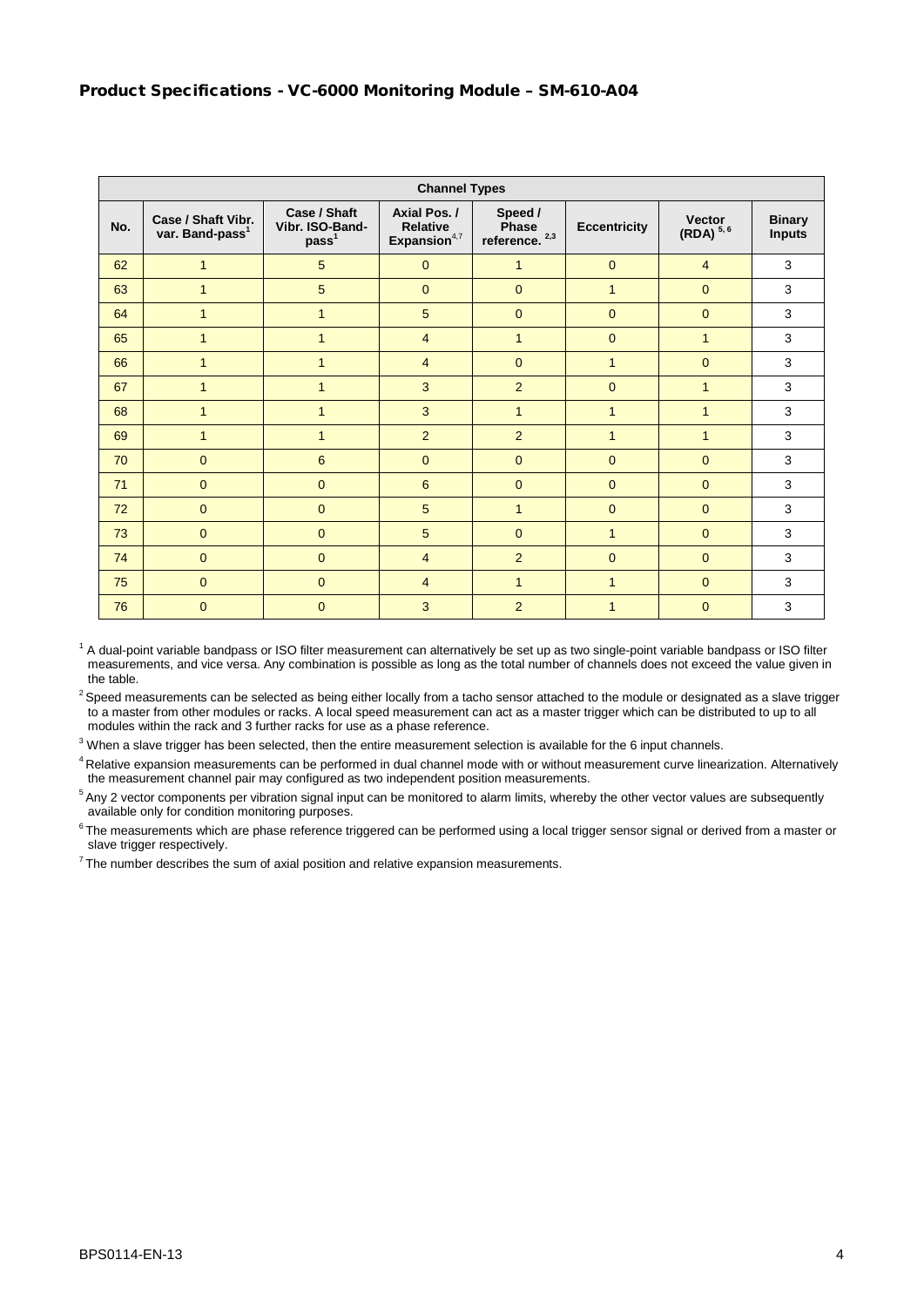#### Signal Flow Diagrams

**User Definable Measurement Channel Inputs (maximum subject to overall input allocation, with trip-multiply).**



*Figure 1. Phase/speed reference sensor input (up to 2 channels). The channel (only channel 1B) can be designated as a master speed/phase reference channel for distribution to other SM-610-xxx modules in up to 4 racks.*



*Figure 2. Speed/phase reference slave input responding to a master trigger specified in another SM-610-xxx module.*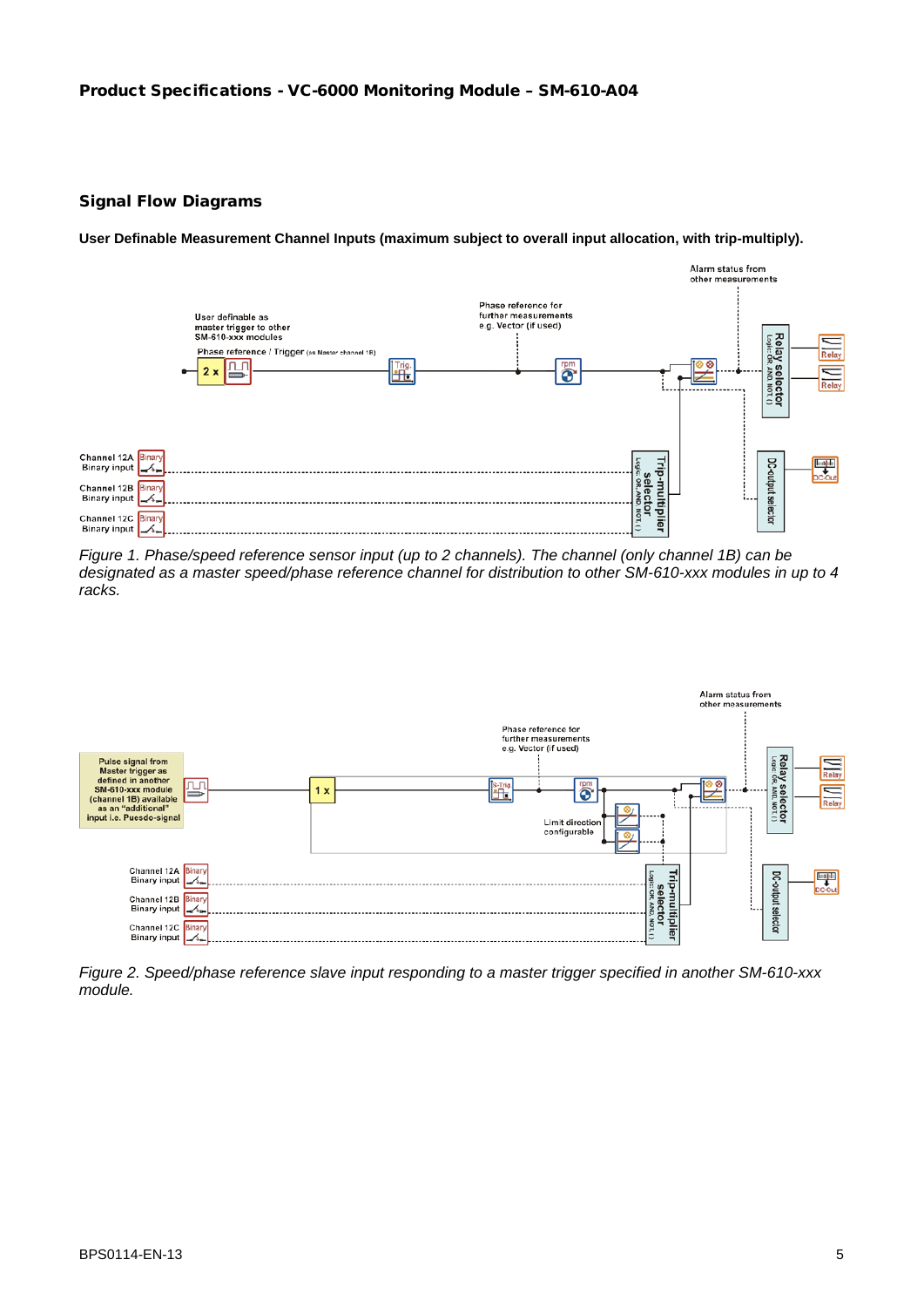# Product Specifications - VC-6000 Monitoring Module – SM-610-A04



*Figure 3. Axial position input (up to 4 channels).*



*Figure 4. Shaft eccentricity (1 channel in conjunction with phase reference signal).*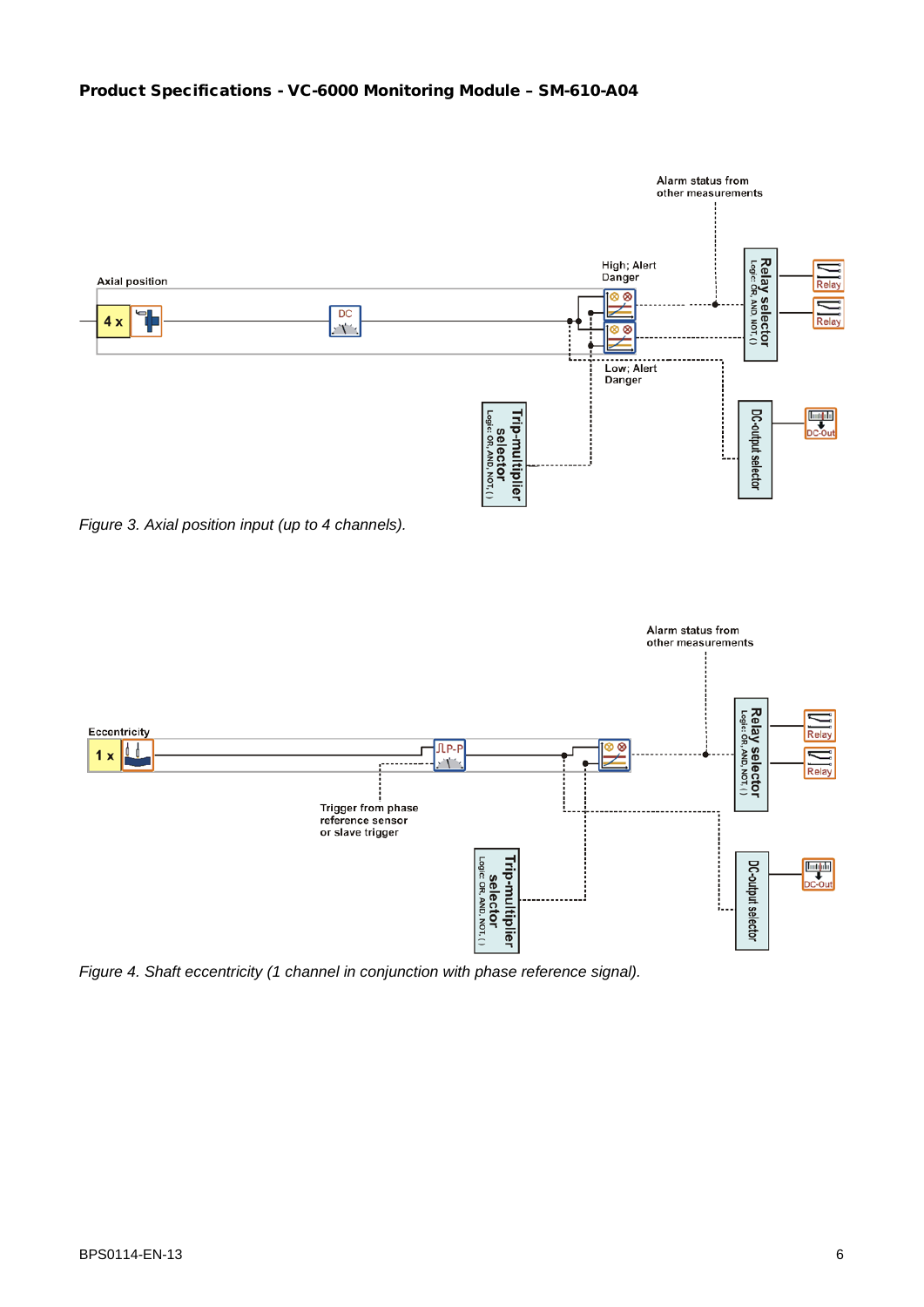#### Product Specifications - VC-6000 Monitoring Module – SM-610-A04



*Figure 5. Relative expansion input (2 channels, (1-pair) for dual expansion measurement or individual as position measurements).*



*Figure 6. User-definable single or dual-point variable bandpass filter or ISO filter measurement input (up to 6 individual channels or 3 pairs).*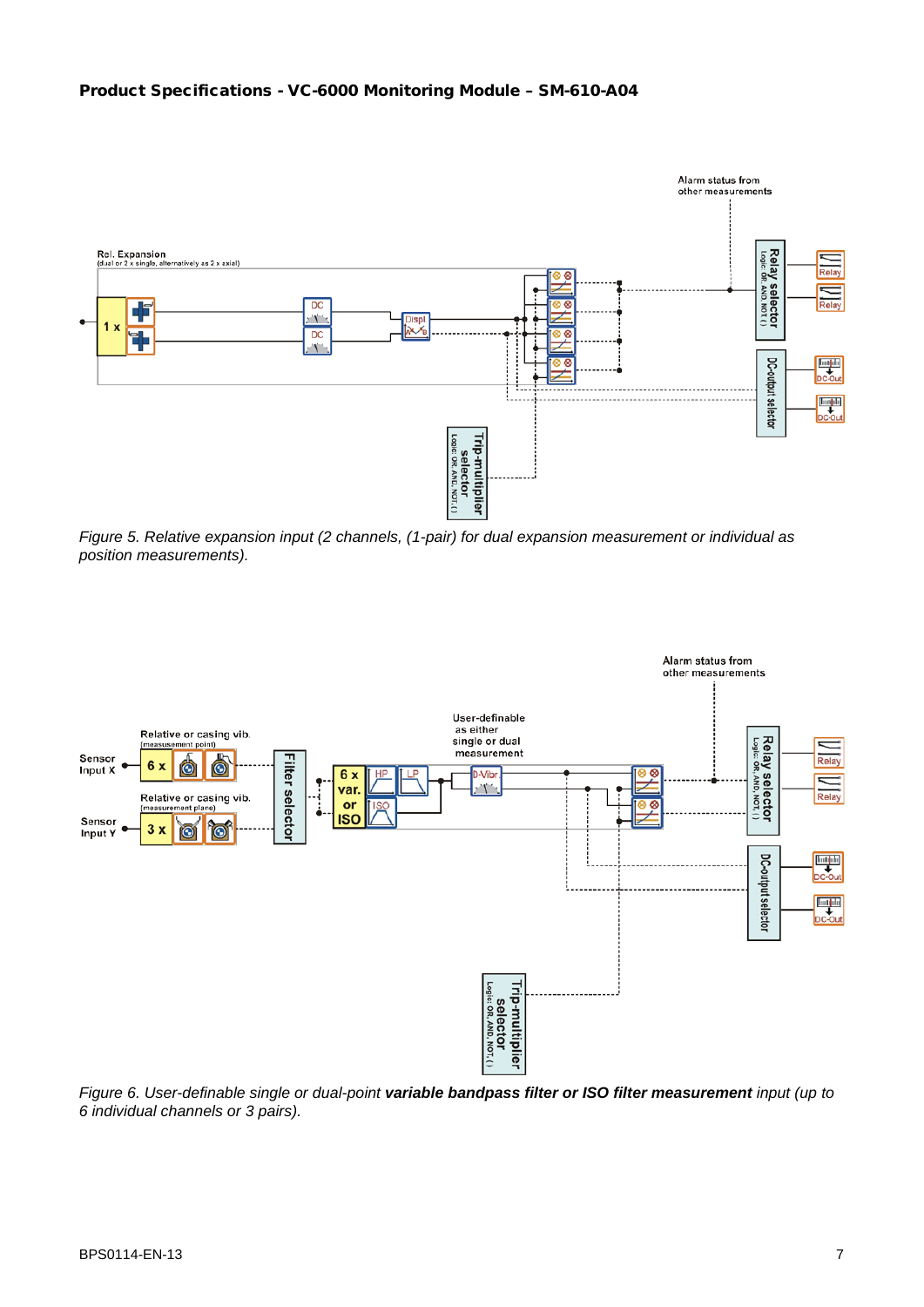#### **Additional vibration measurements**



*Figure 7. Vector measurement input (up to 4 channels). This measurement is available for a vibration input channel. Any 2 vector components (1n, 2n, Xn & Yn magnitude and phase, residual values, and overall RMS) per vibration signal input can be monitored to alarm limits, the other vector values are subsequently available only for condition monitoring purposes.*



*Figure 8. Trip-multiplier limit value control with a user-definable binary and speed input configuration.*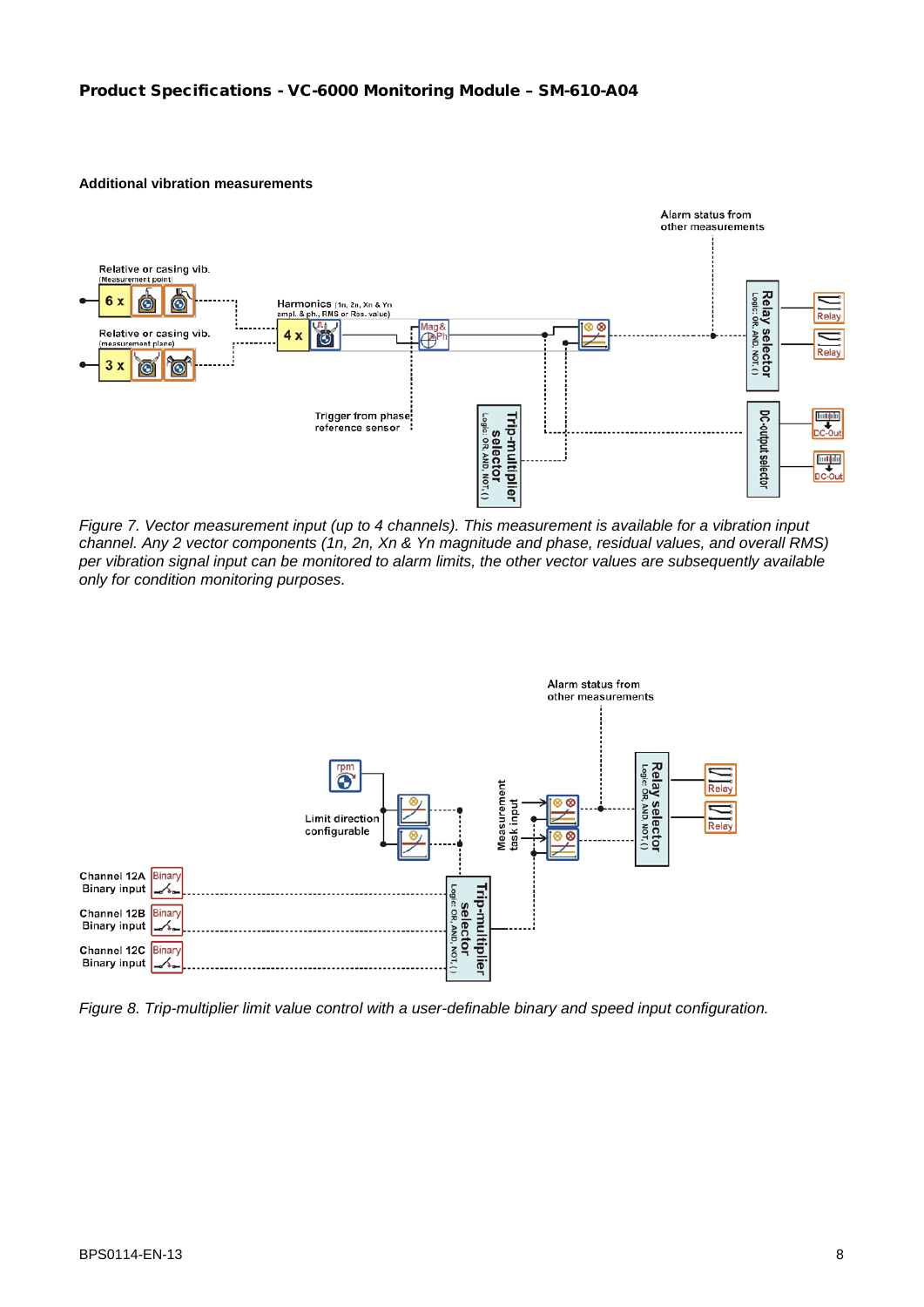## Technical Specifications

The specifications given below are specific for the SM-610-A04 Monitoring Module. See the VC-6000 Product Specifications for features and functions common to all SM-610 Monitoring modules.

# **AC/DC Vibration Sensor Inputs**

| Input frequency range:                    |  |
|-------------------------------------------|--|
| Accelerometer/velocity sensor1Hz to 20kHz |  |
|                                           |  |

#### *Input impedance:*

| $Accept$ $\mathcal{A}$ $\text{c}$ $\text{c}$ $\text{d}$ $\mathcal{A}$ $\text{c}$ $\text{c}$ $\text{d}$ $\text{c}$ $\text{d}$ $\text{c}$ $\text{d}$ $\text{d}$ $\text{d}$ |  |
|--------------------------------------------------------------------------------------------------------------------------------------------------------------------------|--|
|                                                                                                                                                                          |  |
|                                                                                                                                                                          |  |

#### *Gain:*

| Accelerometer sensor: |  |
|-----------------------|--|
|                       |  |
|                       |  |
|                       |  |
|                       |  |

#### *Sensitivity:*

| Velocity sensor  adjustable (e.g. 100mV/mm/s) |
|-----------------------------------------------|
| Displacement sensor adjustable (e.g. 8mV/µm)  |

#### *Common mode rejection:*

*Maximum accelerometer input signal (100mV/g):* No integration ............................. 1.25g to 80g peak

| Analogue integration12.5mm/s to 150mm/s peak |  |  |
|----------------------------------------------|--|--|

*Sensor power:*

#### **Speed/Phase Reference Sensor Inputs**

#### *Common mode rejection:*

| Sensor power: |  |
|---------------|--|
|               |  |
|               |  |

#### **Binary Inputs**

| Signal status LOW: |  |
|--------------------|--|

| Signal status HIGH: |  |
|---------------------|--|
|                     |  |
|                     |  |
|                     |  |

#### **Buffered Outputs**

| Inherent noise (1Hz to 50kHz) typically 10mV RMS |
|--------------------------------------------------|
|                                                  |
| Frequency range DC to 50kHz (phase shift <5%)    |
|                                                  |
|                                                  |

#### **Analogue DC Outputs**

| Current output:                                 |  |
|-------------------------------------------------|--|
| Current range OmA to 20mA or 4mA to 20mA        |  |
|                                                 |  |
| Accuracy  max. deviation 2.4% of measured value |  |
|                                                 |  |
|                                                 |  |

| Voltage output: |  |
|-----------------|--|
| Valtage range   |  |

| mago oaipat.                                  |  |
|-----------------------------------------------|--|
| Voltage range  OV to 10V or 2V to 10V         |  |
|                                               |  |
| Accuracymax. deviation 1.3% of measured value |  |
|                                               |  |
|                                               |  |

# **Relay Outputs**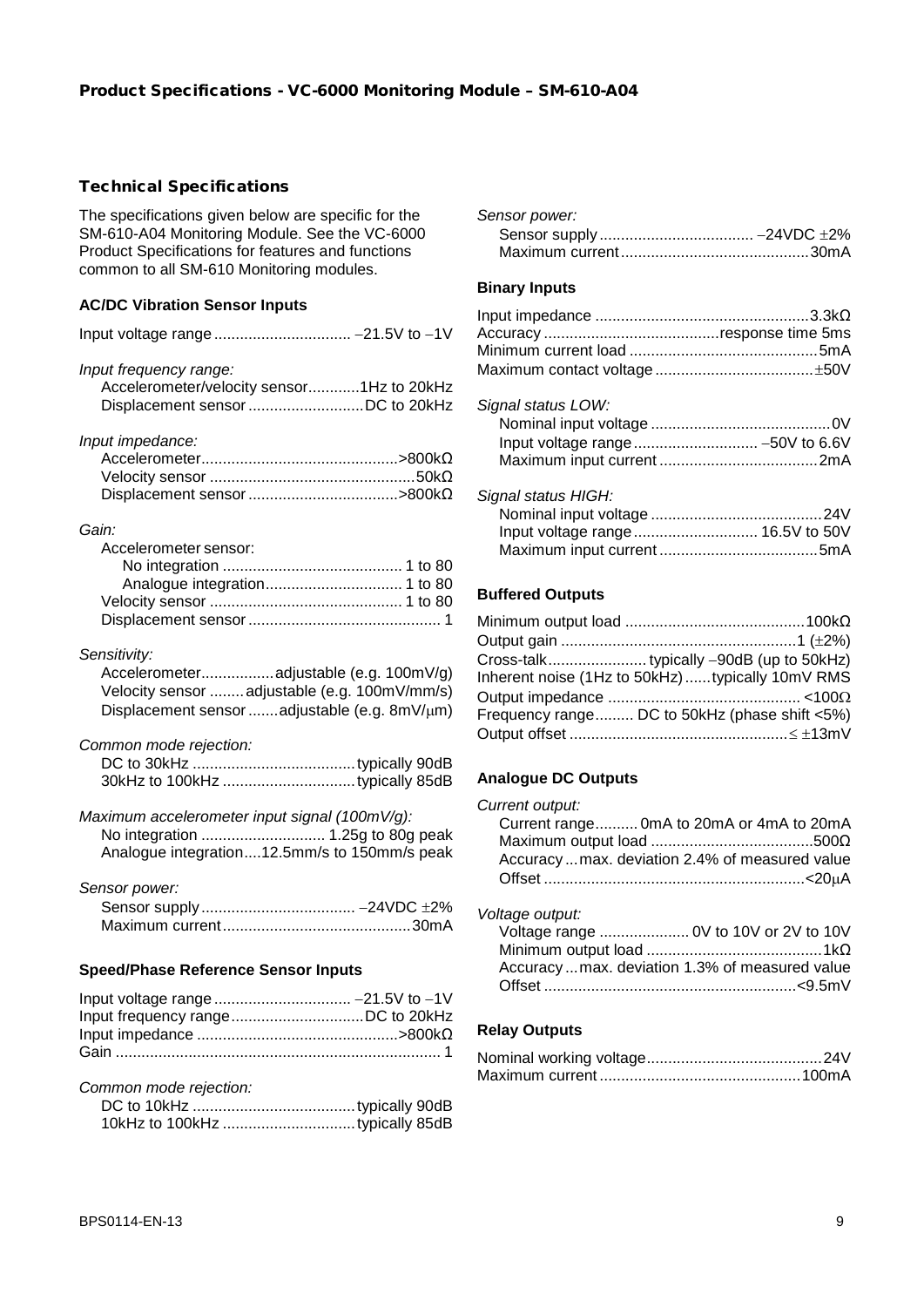# **Measurements**

| Meas.<br><b>Name</b>                             | Frequency<br>Range                                                                                                                                                                               | <b>Measuring</b><br>Time                            | <b>Detection</b>        | Alarm<br>Limits                       | <b>Measuring</b><br>Range                                                                             | Units $1$                                 | Accuracy (25°C, 80Hz, 0-Peak)                                                                                                                         |          |                         |                        |                                 |             |                                            |
|--------------------------------------------------|--------------------------------------------------------------------------------------------------------------------------------------------------------------------------------------------------|-----------------------------------------------------|-------------------------|---------------------------------------|-------------------------------------------------------------------------------------------------------|-------------------------------------------|-------------------------------------------------------------------------------------------------------------------------------------------------------|----------|-------------------------|------------------------|---------------------------------|-------------|--------------------------------------------|
| Bandpass                                         | HP: 1Hz to 10Hz                                                                                                                                                                                  | Adjustable                                          | RMS, Peak,              | 1x Alert,                             | 80 <sub>g</sub>                                                                                       | g                                         | $\pm (0.08g + 0.75\% \text{ of measured value})$                                                                                                      |          |                         |                        |                                 |             |                                            |
| $(-1dB)$<br>(ISO 10816)<br>LP: 1kHz (-1dB)       | 100ms to<br>100s in steps                                                                                                                                                                        | Peak-Peak                                           | 1x Danger               | $\overline{\mathbf{c}}$<br>$150$ mm/s | mm/s                                                                                                  | $\pm$ (0.6mm/s + 2.75% of measured value) |                                                                                                                                                       |          |                         |                        |                                 |             |                                            |
|                                                  | 18dB/Octave<br>(ISO 2954)                                                                                                                                                                        | of 100ms                                            |                         |                                       | $100$ mm/s                                                                                            | mm/s                                      | $\pm$ (0.1mm/s + 0.75% of measured value)                                                                                                             |          |                         |                        |                                 |             |                                            |
| <b>Bandpass</b><br>(ISO 7919)                    | HP: 1Hz to 10Hz<br>$(-1dB)$<br>LP: 1kHz (-1dB)<br>18dB/Octave<br>(ISO 2954)                                                                                                                      | Adjustable<br>100ms to<br>100s in steps<br>of 100ms | RMS, Peak,<br>Peak-Peak | 1x Alert,<br>1x Danger                | $2000 \mu m$                                                                                          | μm                                        | $\pm$ (10.0 $\mu$ m + 1.0% of measured value)                                                                                                         |          |                         |                        |                                 |             |                                            |
| $S_{\sf max}$                                    | HP: 1Hz to<br>16kHz (-1dB)<br>LP: 1.25Hz to<br>20kHz (-1dB)<br>18dB/Octave<br>(ISO 2954)                                                                                                         | Adjustable<br>100ms to<br>100s in steps<br>of 100ms | Peak                    | 1x Alert,<br>1x Danger                | $2000 \mu m$                                                                                          | μm                                        | $\pm$ (10.0 $\mu$ m + 1.0% of measured value)                                                                                                         |          |                         |                        |                                 |             |                                            |
| $X-Y_{max}$                                      | HP: 1Hz to<br>16kHz (-1dB)                                                                                                                                                                       | Adjustable<br>100ms to                              | RMS, Peak,<br>Peak-Peak | 1x Alert,<br>1x Danger                | 80 <sub>g</sub>                                                                                       | g                                         | $\pm (0.08g + 0.75\% \text{ of measured value})$                                                                                                      |          |                         |                        |                                 |             |                                            |
|                                                  | LP: 1.25Hz to                                                                                                                                                                                    | 100s in steps                                       |                         |                                       | 150mm/s $2$                                                                                           | mm/s                                      | $\pm$ (0.6mm/s + 2.75% of measured value)                                                                                                             |          |                         |                        |                                 |             |                                            |
|                                                  | 20kHz (-1dB)<br>18dB/Octave                                                                                                                                                                      | of 100ms                                            |                         |                                       | $100$ mm/s                                                                                            | mm/s                                      | $\pm$ (0.1mm/s + 0.75% of measured value)                                                                                                             |          |                         |                        |                                 |             |                                            |
|                                                  | (ISO 2954)                                                                                                                                                                                       |                                                     |                         |                                       | $2000 \mu m$                                                                                          | μm                                        | $\pm$ (10.0 $\mu$ m + 1.0% of measured value)                                                                                                         |          |                         |                        |                                 |             |                                            |
| Variable<br>bandpass                             | HP: 1Hz to<br>16kHz (-1dB)                                                                                                                                                                       | Adjustable<br>100 <sub>ms</sub> to                  | RMS, Peak,<br>Peak-Peak | 1x Alert,<br>1x Danger                | 80 <sub>g</sub>                                                                                       | g                                         | $\pm (0.08g + 0.75\% \text{ of measured value})$                                                                                                      |          |                         |                        |                                 |             |                                            |
|                                                  | LP: 1.25Hz to                                                                                                                                                                                    | 100s in steps<br>of 100ms                           |                         |                                       | 150mm/s $4$                                                                                           | mm/s                                      | $\pm$ (0.6mm/s + 2.75% of measured value)                                                                                                             |          |                         |                        |                                 |             |                                            |
|                                                  | 20kHz (-1dB)<br>18dB/Octave                                                                                                                                                                      |                                                     |                         |                                       | $100$ mm/s                                                                                            | mm/s                                      | $\pm$ (0.1mm/s + 0.75% of measured value)                                                                                                             |          |                         |                        |                                 |             |                                            |
|                                                  | (ISO 2954)                                                                                                                                                                                       |                                                     |                         |                                       | $2000 \mu m$ <sup>4</sup>                                                                             | μm                                        | $\pm$ (10.0 $\mu$ m + 1.0% of measured value)                                                                                                         |          |                         |                        |                                 |             |                                            |
| DC (rad.<br>static shaft<br>position)            | $\omega$                                                                                                                                                                                         | Adjustable<br>10ms to 100s                          | $\blacksquare$          | 2x Alert,<br>2x Danger                | 2000µm                                                                                                | μm                                        | $\pm$ (2.0 $\mu$ m + 1.0% of measured value)                                                                                                          |          |                         |                        |                                 |             |                                            |
| DC (axial)                                       | $\bar{\phantom{a}}$                                                                                                                                                                              | Adjustable<br>10ms to 100s                          | $\mathbf{r}$            | 2x Alert,<br>2x Danger                | 2000um                                                                                                | μm                                        | $\pm$ (10.0 $\mu$ m + 1.0% of measured value)                                                                                                         |          |                         |                        |                                 |             |                                            |
| DC (relative<br>exp.)                            | ÷,                                                                                                                                                                                               | Adjustable<br>10ms to 100s                          |                         | 2x Alert,<br>2x Danger                | 2000µm                                                                                                | μm                                        | $\pm$ (10.0 $\mu$ m + 1.0% of measured value)                                                                                                         |          |                         |                        |                                 |             |                                            |
| DC (gap<br>voltage $)^3$                         |                                                                                                                                                                                                  |                                                     |                         |                                       | 22.0 V                                                                                                | $\vee$                                    | $\pm$ (16.0mV + 1.0% of measured value)                                                                                                               |          |                         |                        |                                 |             |                                            |
| Vector<br>(1n, 2n, Xn                            | Fundamental:<br>$0.33$ Hz-1 $k$ Hz<br>Bandwidth: 22%,<br>11%, 6%, 3%<br>44% (fixed for<br>residual value)<br>Upper freq.:5kHz                                                                    |                                                     |                         |                                       |                                                                                                       |                                           | from                                                                                                                                                  | Computed | RMS, Peak,<br>Peak-Peak | 1x Alert,<br>1x Danger | 1n, 2n, Xn and<br>Yn (magnitude | g,<br>mm/s, | Magnitude:<br><1% + 0.2% of measured value |
| Yn, RMS and<br>Residual                          |                                                                                                                                                                                                  | bandwidth                                           |                         | (1n & 2n)                             | and phase),<br>RMS or residual<br>value                                                               | $\mu$ m <sup>4</sup>                      | Phase 10 to 200Hz: < 2°                                                                                                                               |          |                         |                        |                                 |             |                                            |
| value)                                           |                                                                                                                                                                                                  |                                                     |                         |                                       |                                                                                                       |                                           | Phase<br>to 500Hz: $<$ 4 $\degree$<br>to 1000Hz: < 10°<br>Phase                                                                                       |          |                         |                        |                                 |             |                                            |
| <b>RPM</b>                                       | Signal slope: +/-<br>Trigger level <sup>5</sup><br>(manual or<br>automatic):<br>$-1.0V$ to $-21.5V$ ;<br>adjustable in<br>steps of 0.1V<br>Hysteresis: 0 to<br>25: adiustable in<br>steps of 0.1 | Adjustable<br>10ms to 100s                          | <b>RPM</b>              | 1x Alert,<br>1x Danger                | $0.06$ to $>$<br>1500000 RPM<br><b>RPM</b> multiplier<br>and divider<br>adjustable from<br>1 to 99999 | <b>RPM</b>                                | Speed >10000rpm: ±0.01% of<br>measured value<br>Speed 100 to 10000 rpm: $\pm$ 1 rpm<br>Speed < $100$ rpm: $\pm 0.1$ rpm<br>(one pulse per revolution) |          |                         |                        |                                 |             |                                            |
| Eccentricity<br>(cyclic DC<br>$\overline{P} - P$ | Trigger<br>controlled<br>0.01Hz to 10 Hz                                                                                                                                                         |                                                     | ÷,                      | 1x Alert,<br>1x Danger                | 2000um                                                                                                | μm                                        | $\pm$ (10.0 $\mu$ m + 1.0% of measured value)                                                                                                         |          |                         |                        |                                 |             |                                            |

 $<sup>1</sup>$  Metric and imperial units can be used; Metric units are shown only as an example.</sup>

 $2$  One analogue integration is possible. An additional digital integration can be done, but this will result in loss accuracy.

 $3$  Only available for displacement sensor measurements e.g. vibration displacement, axial etc.

<sup>4</sup> Only analogue integration is possible

<sup>5</sup> Please refer to the sensor input for the allowed input signal.